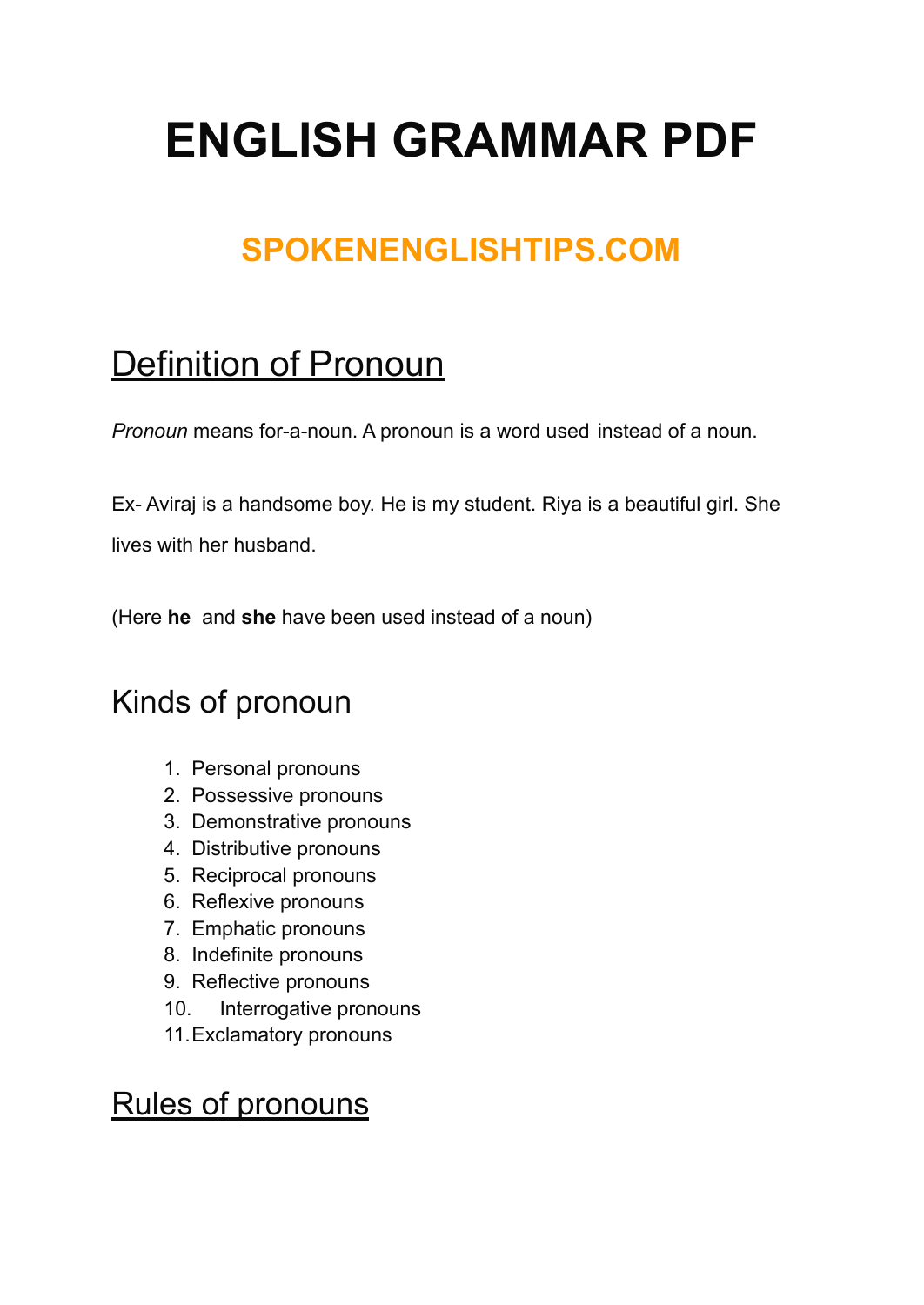A pronoun must agree with the noun. If the noun is singular, the pronoun must be singular, if the noun is plural.

the pronoun must be plural and if the noun is feminine, the pronoun must be feminine.

Ex- Rohit is wondering during a lockdown. He is black. His friends were there, they were also black.

| <b>TYPE</b>                    | <b>BRIEF DESCRIPTION</b>                                                                                    | <b>PRONOUNS</b>                                      |
|--------------------------------|-------------------------------------------------------------------------------------------------------------|------------------------------------------------------|
| Personal<br>pronouns           | Describes a particular person or<br>thing or group.                                                         | I, We, Us, You, He, Him,<br>She, Her, It, They, Them |
| Possessive<br>pronoun          | Indicates close possession or<br>ownership or relationship of a<br>thing/person to another<br>thing/person. | Mine, Ours, Yours, His,<br>Hers, Theirs              |
| Demonstrati<br>ve pronouns     | Points out to a person, place, or<br>thing                                                                  | This, that, these, those,<br>such, the same          |
| <b>Distributive</b><br>pronoun | Used to indicate all the members<br>of the representative group.                                            | Each, either, neither                                |
| Reciprocal<br>pronouns         | Reciprocal express relationship                                                                             | Each other, one another                              |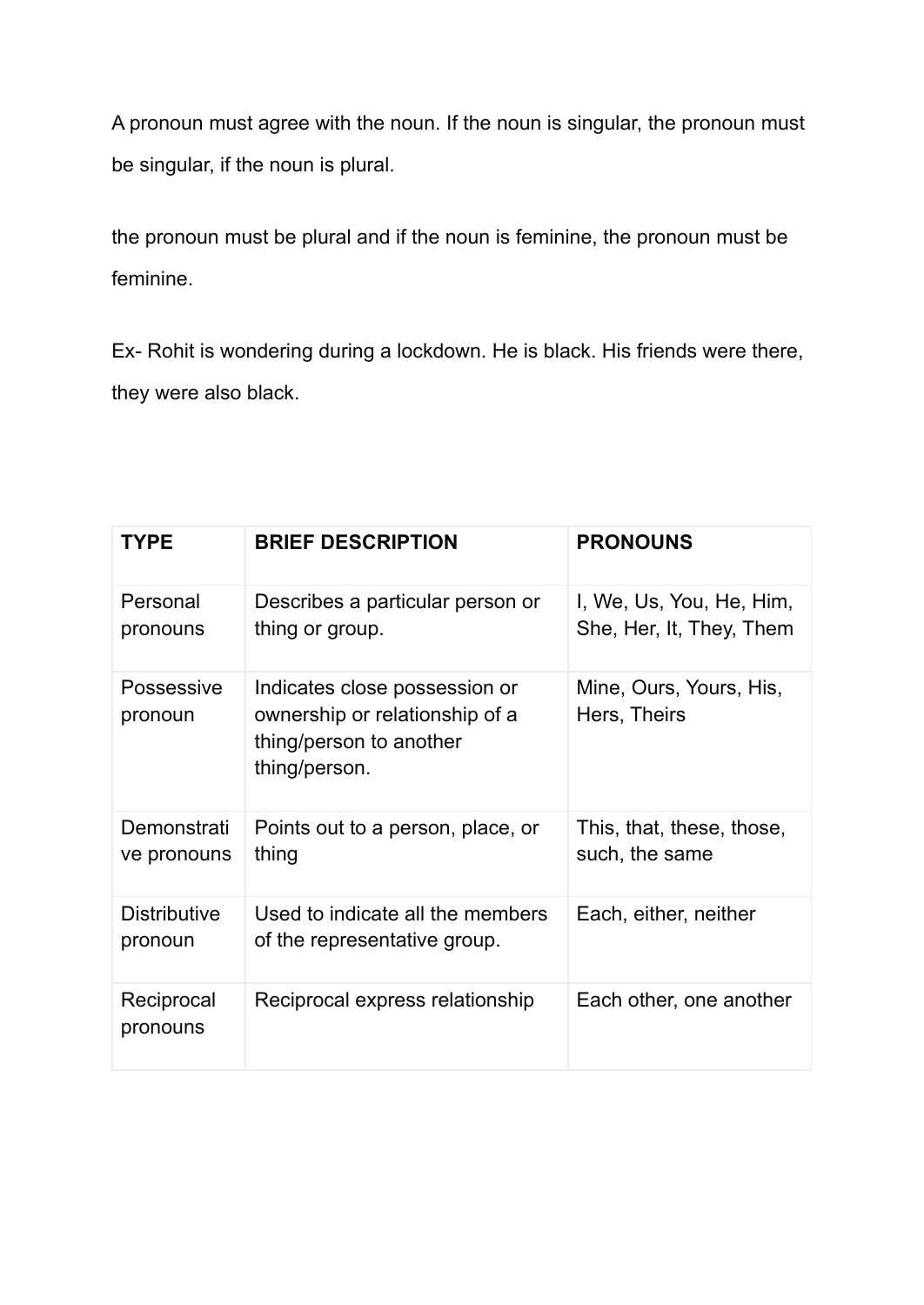| Reflexive<br>pronouns  | Describes a noun when the<br>subject's action turns back upon<br>the subject itself.<br>Reflexive pronouns always act as<br>objects, not subjects,                                             | Myself, ourselves,<br>yourself, yourselves,<br>himself, herself, itself,<br>themselves, oneself                                                                                |
|------------------------|------------------------------------------------------------------------------------------------------------------------------------------------------------------------------------------------|--------------------------------------------------------------------------------------------------------------------------------------------------------------------------------|
| Emphatic<br>pronouns   | Emphatic <b>Pronoun</b> is a personal<br>pronoun. We use it to explain the<br>action done by the noun without<br>anyone's help.<br>Emphatic <b>Pronoun</b> is similar to<br>Reflexive Pronoun. | Myself, ourselves,<br>yourself, yourselves,<br>himself, herself, herself,<br>itself, themselves,<br>oneself.                                                                   |
| Indefinite<br>pronouns | An indefinite pronoun is a<br>pronoun that refers to a person<br>or a thing without being specific.                                                                                            | Everything, everybody,<br>somebody, nobody,<br>anybody, everyone,<br>someone, no one,<br>anyone, something,<br>nothing, anything, any,<br>both, another, much, few,<br>little. |
| Relative<br>pronouns   | A relative pronoun is used to<br>connect a clause or phrase to a<br>noun or pronoun.                                                                                                           | Who, whom, whose,<br>which, that                                                                                                                                               |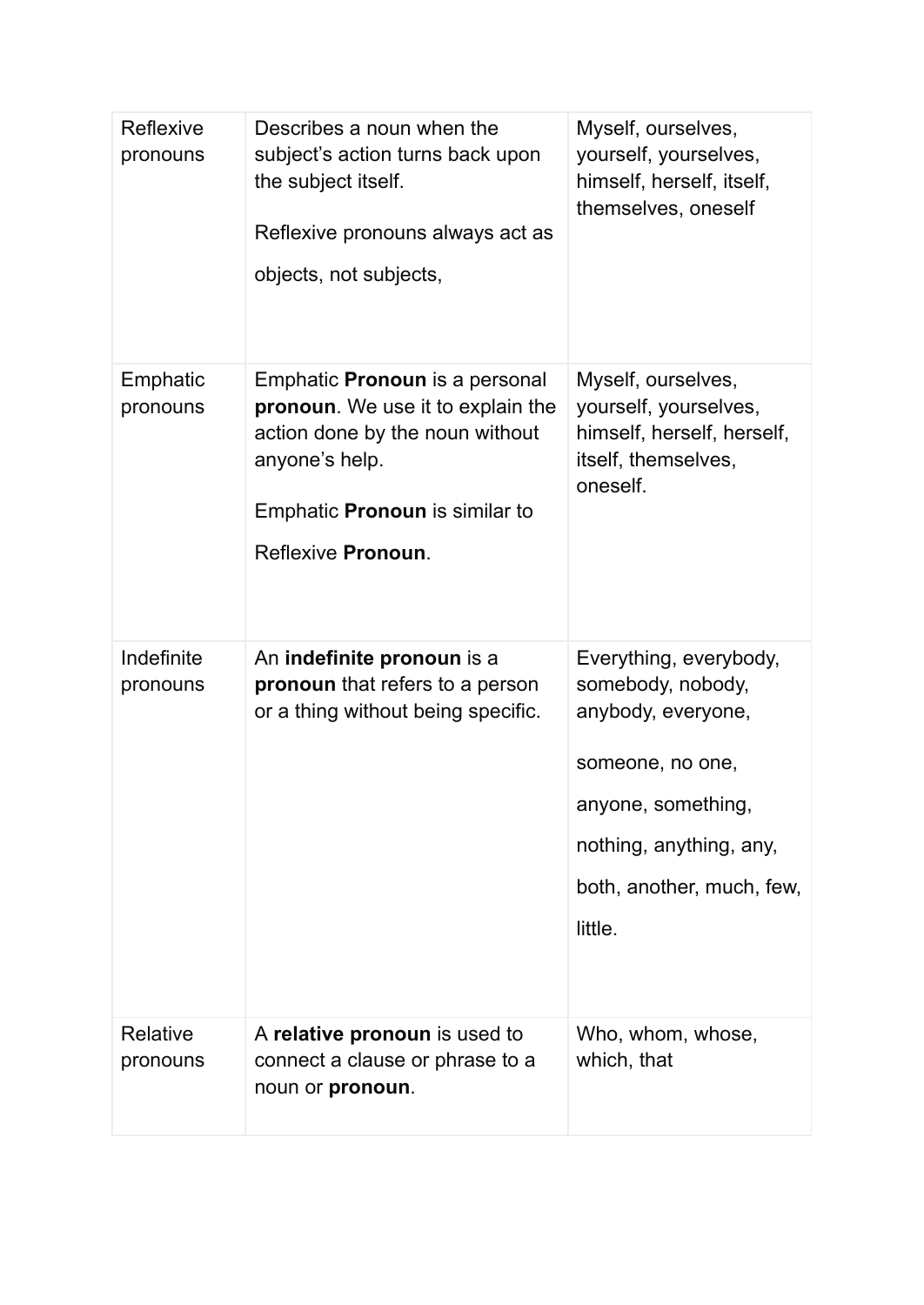|                           | The clause modifies, or             |                                   |
|---------------------------|-------------------------------------|-----------------------------------|
|                           | describes, the noun                 |                                   |
|                           |                                     |                                   |
|                           |                                     |                                   |
| Interrogative<br>pronouns | It is used to ask a question.       | Who, whom, what,<br>whose, which. |
| Exclamatory<br>pronouns   | It is used in the sense of surprise | what!                             |
| <b>Examples:</b>          |                                     |                                   |

| <b>SENTENCE</b>                               | <b>PRONOUN</b>   |
|-----------------------------------------------|------------------|
| I am Aviraj                                   | I                |
| This is my pen                                | This, my         |
| This pen is mine                              | This, mine       |
| The idea of my friend was excellent           | My               |
| He loves his cat and it also loves him.       | Him, he, his, it |
| That time you were not present                | That, you        |
| It is summer.                                 | It, it           |
| It is very hot                                |                  |
| I met Sneha who had just returned from London | I, who           |